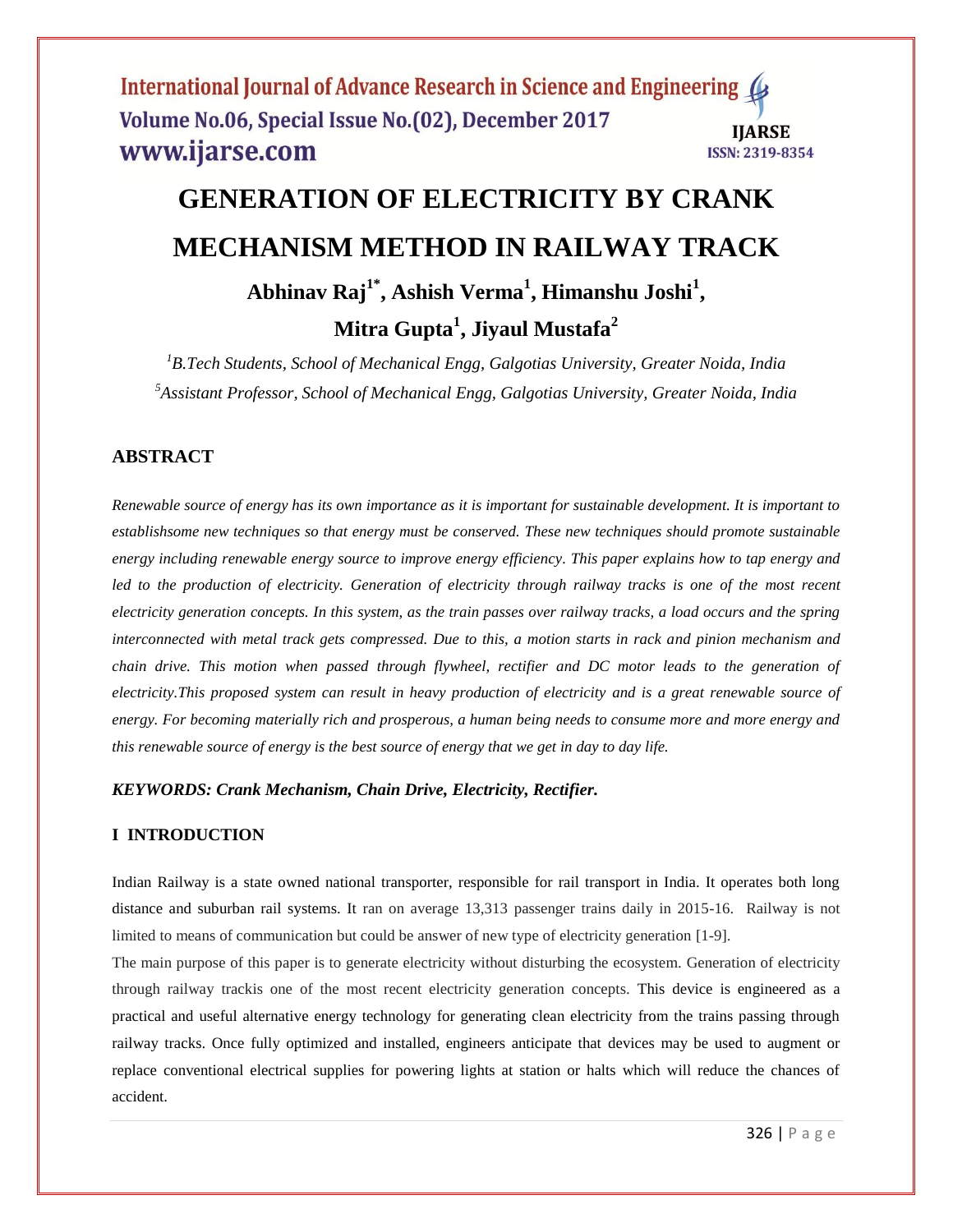Bharthi et al. [1] suggested that generation of electricity using high wind pressure generated by fast moving vehicles channeling the induced wind in the direction of the wind turbine. It was converting the energy of the wind into mechanical energy by using wind turbine and converting the mechanical energy into electrical energy by using a generating device.S. Jagdale et al. [2] were explained an innovative and new method of generating energy in a fast moving vehicle (especially train).The wind energy produced by trains is wasted and can be utilized for generation of electricity. Kinetic energy of the wind which is created is used to generate electricity. Ramanathan et al. [3] suggested about hybrid power generation and automatic railway gate control. They deal the trends in the growth of renewable in India and establishes diffusion model as a basis for setting target. Thediffusion model is fitted tot the past trends for wind, small hydro and solar water heating and is used to establish future targets.The wind energy potential has been estimated as 45,000MW assuming 1% of land availability for power generation in thepotential areas.

N. Fatima and J. Mustafa [4] were suggested about production of electricity by method of Road power generation. Road Power Generation (RPG) is one of the mostrecent power generation concepts. This device converts the kinetic energy of the vehicles into electric energy byinstalling moving plate on the road, it takes the stroke motion of the vehicles and converts it to the rotary motion bycrank mechanism and it generates the electricity.Chaitanya and Gowtham [5] were told about production of electricity by using the concept of the rotation of wind turbine due to the wind caused by the moving train and also by using an electrical power generation system. The idea is to design a wind turbine that can be installed between the sleepers on a track, and as the train passes overhead, the wind drives a turbine to generate electricity. Sujata M. Tupe et al. [6] were explaind the method of generating energy through moving train by using windmill.The method for generating electricity is by tapping wind pressure generated by moving train through windmill .The turbine converts wind energy into mechanical energy and this mechanical energy is converted into electrical energy.

#### **II. SCOPE OF THE PAPER**

There are almost 14,300 trains operating daily on 67,000 route kilometers of railway in India. This technique would be capable of producing power in almost 500 to 1000 megawatt (MW) of power in India alone. More use of renewable source of energy will lead to sustainable development. A survey states that over 100 of halts in Bihar and Uttar Pradesh do not have any facility of lighting at night due to which passengers face difficulties in boarding [3-7]. Supply of electricity in villages is very low. Hence, more research and development is needed in this field. 'Generation of electricity by crank mechanism method in railway track' is a method with which electricity will be produced in a very efficient manner. With the continuous passing of train, the generation of electricity will take place and will eradicate the problem of darkness at small stations or halts.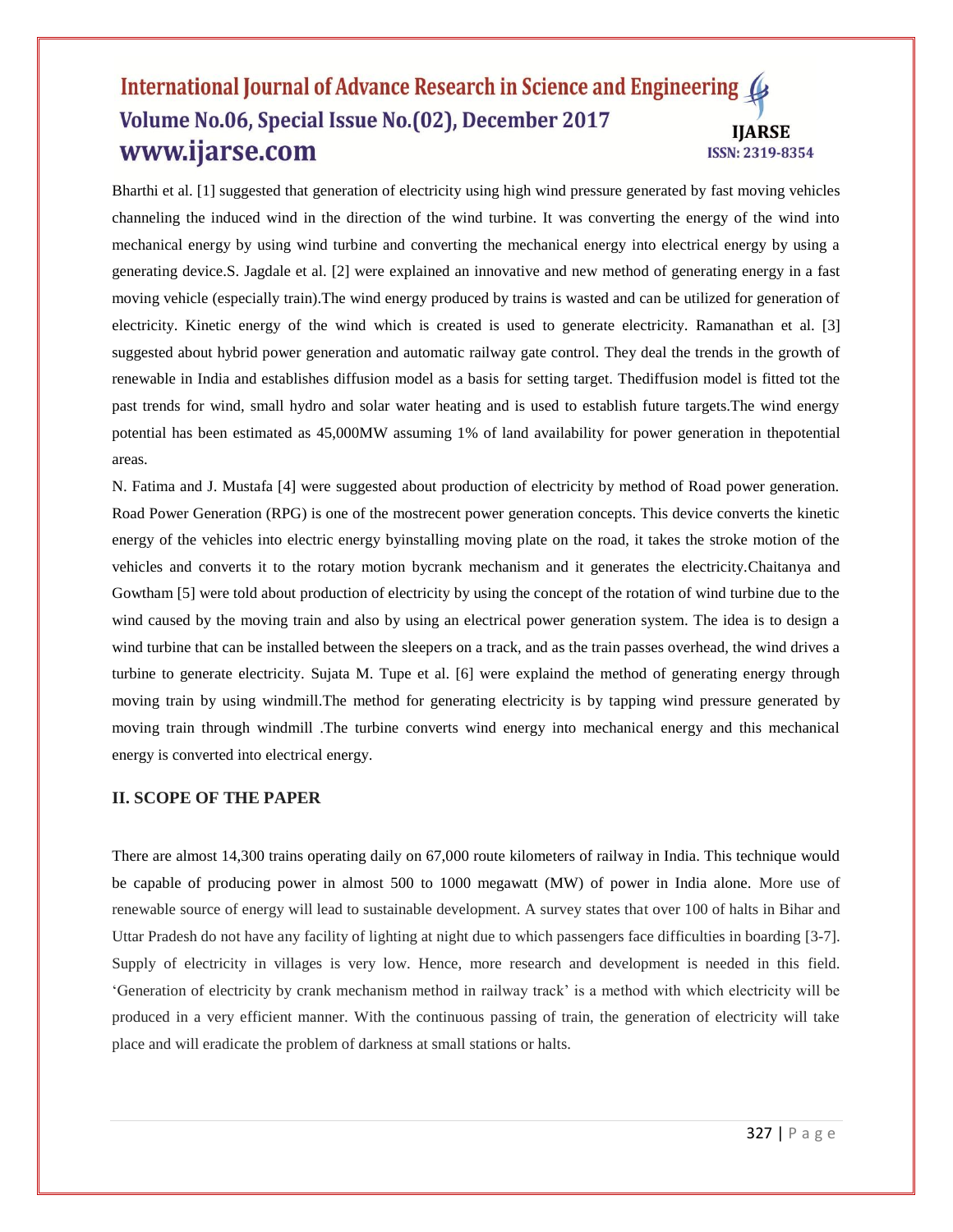## **III METHODOLOGY**

There are following steps used for generation of electricity by crank mechanism methodthrough railway trackas given below:

### **3.1 Materials Required**

In this section, there are various materials used for generation of electricity through railway track. The main equipment used is as follows: metal railway track, helical spring, rack and pinion mechanism, chain drive, flywheel, gears, and DC generator.

## **3.2 Working Principle**

Railway track electricity generation is a system designed to generate electricity by the load applied by trains on track. It converts mechanical energy into electrical energy. As the train passes through the railway track, a load is applied on the track due to which the helical spring present below it gets compressed and provides a motion to rack and pinion mechanism. From there, the motion is motion is transferred to chain drive. The motion mixes with stored energy of flywheel and passes through rectifier. Through gears, it reaches to DC generator. A reading can be taken on multimeter showing generation of electricity.

### **3.3 Procedure**

In the process of generating electricity, first of all, a load is applied on railway track. Due to this loading, helical spring gets compressed. A motion is generated between rack and pinion mechanism and chain drive starts rotating. Flywheel used to store energy starts working and motion is transferred to rectifier. Through gear, motion is passed onto DC generator, thus generating electricity. A flow chart showing generation of electricity through railway track is shown in Fig.1. A similar power generation system constructed by Delhi Metro Railway Corporation is shown in Fig.2.



### **Fig.1. Block Diagram of Generation of Electricity through Railway Track**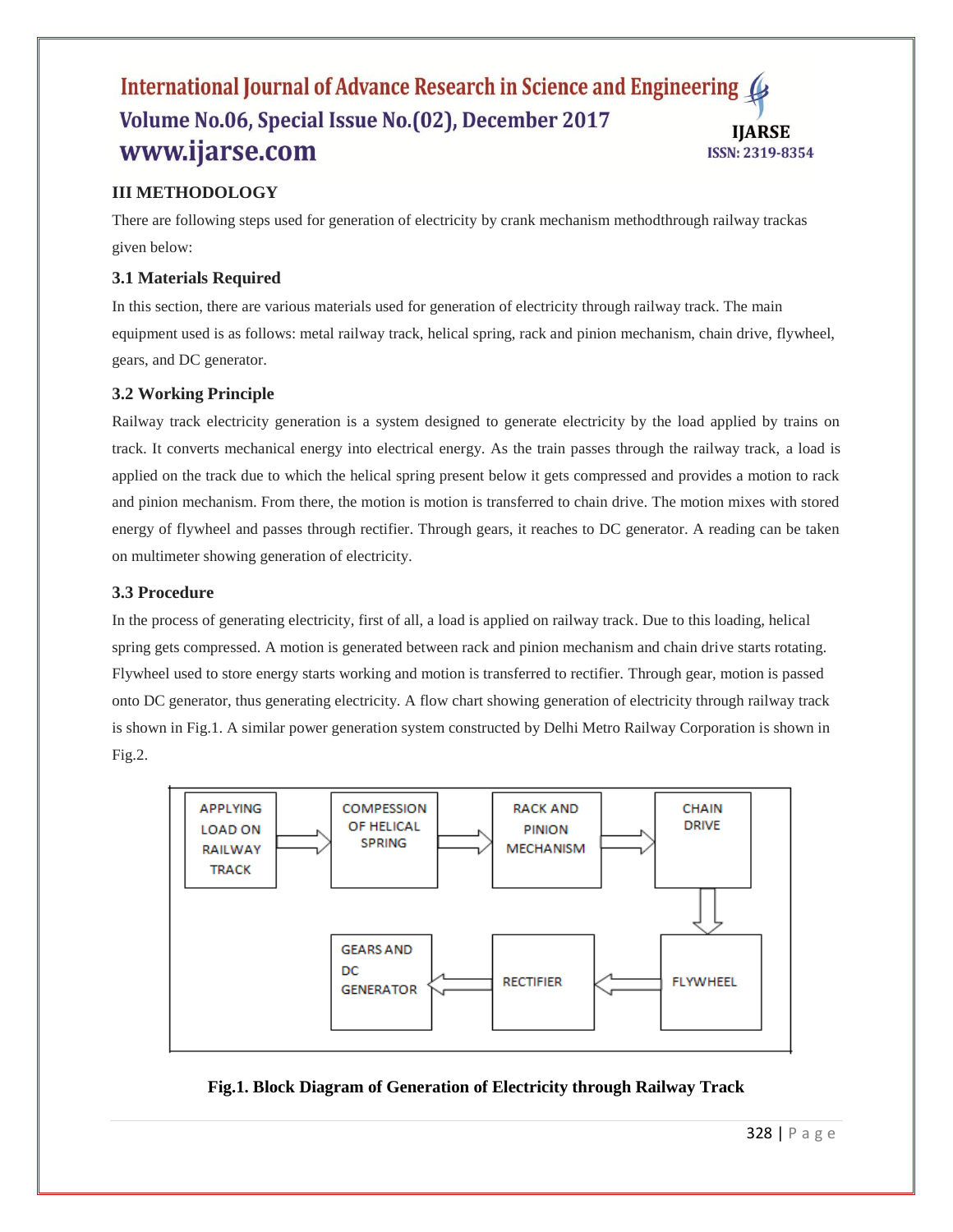

**Fig. 2. Working construction in Delhi Metro Rail Track for Generation of Power [5]**

## **IV . ADVANTAGES**

- (i) A very cheap method of generating electricity.
- (ii) One time installation charges.
- (iii) Useful for isolated station and halts where problem related to lighting still exist.
- (iv) Less noise is produced.
- (v) The units have minimum visual impact on their surrounding environment.

## **V . CONCLUSION**

Generation of electricity by crank mechanism method in railway track is an alternate source of energy. It uses the load of train exerted to railway tracks to produce electricity. It converts mechanical form of energy into electrical energy.This proposed system is highly useful for coming generation of power in India. With one time installation of equipments, it will provide electrical energy for a long period of time in a very efficient manner and at very low cost. More the number of trainspass over the system, more the generation of electricity.

In future, we can also generate electricity from vibrations on sleepers beneath the railway tracks with the proper usage of piezoelectric crystals. This can be used in nearby railway stations for working of various electrical appliances. The energy created will be at cheaper rate and will be pollutant free.